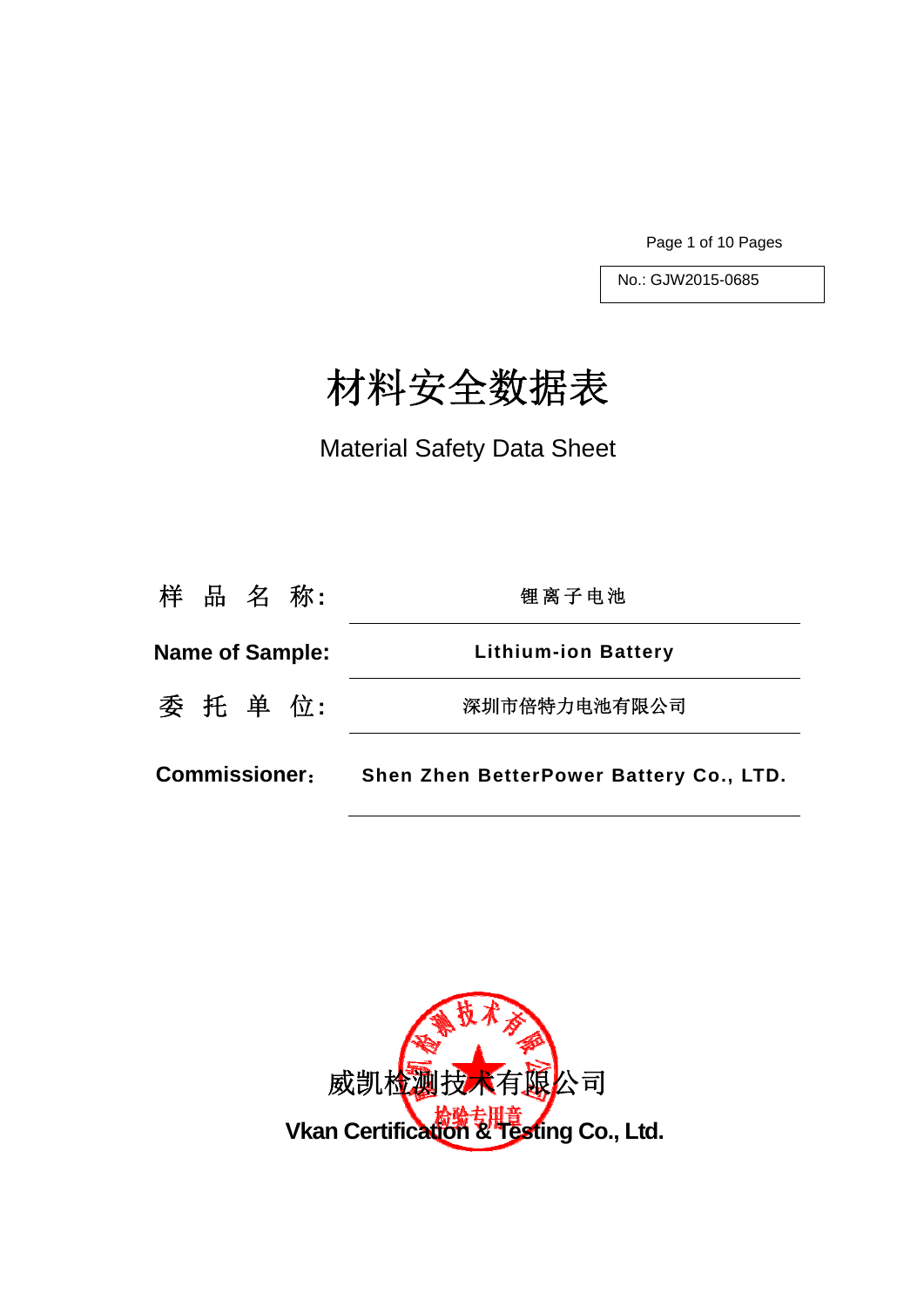## 材料安全数据表

## Material Safety Data Sheet

| 1. 化学品及企业标识                                        |                                                                      |  |
|----------------------------------------------------|----------------------------------------------------------------------|--|
| <b>Chemical product and company identification</b> |                                                                      |  |
| 样品名称                                               | 锂离子电池                                                                |  |
| Name of Sample                                     | <b>Lithium-ion Battery</b>                                           |  |
| 样品型号                                               | 852540                                                               |  |
| Type/Mode                                          | 3,7V 850mAh 3,15Wh                                                   |  |
| 委托单位                                               | 深圳市倍特力电池有限公司                                                         |  |
| Commissioned by                                    | Shen Zhen BetterPower Battery Co., LTD.                              |  |
| 委托单位地址                                             | 深圳市龙华新区大浪街道华宁路华联工业区9栋                                                |  |
| Commissioner                                       | Bld.9, Hualian Industrial Zone, Dalang Street, Longhua New District, |  |
| address                                            | Shenzhen City, P. R. China.                                          |  |
| 生产单位                                               | 深圳市倍特力电池有限公司                                                         |  |
| Manufacturer                                       | Shen Zhen BetterPower Battery Co., LTD.                              |  |
| 生产单位地址                                             | 深圳市龙华新区大浪街道华宁路华联工业区9栋                                                |  |
| Manufacturer                                       | Bld.9, Hualian Industrial Zone, Dalang Street, Longhua New District, |  |
| address                                            | Shenzhen City, P. R. China.                                          |  |
| 鉴定依据                                               | EEC Directive 93/112/EC                                              |  |
| Inspection according                               | 联合国《关于危险品货物运输的建议书》                                                   |  |
| to                                                 | UN "Recommendations on the TRANSPORT OF DANGEROUS GOODS"             |  |
| 应急电话                                               |                                                                      |  |
| Emergency                                          | 18898652086                                                          |  |
| telephone call                                     |                                                                      |  |
|                                                    | 接样日期: 2015-0<br>签发日期: 2015.2.5<br>Receiving date<br>Date of issue:   |  |
|                                                    |                                                                      |  |

| Approved by:<br>批准: |              | Reviewed by:<br>审核: | Huangxuss | Tested by:<br>主检: |  |
|---------------------|--------------|---------------------|-----------|-------------------|--|
|                     | fin George P |                     |           |                   |  |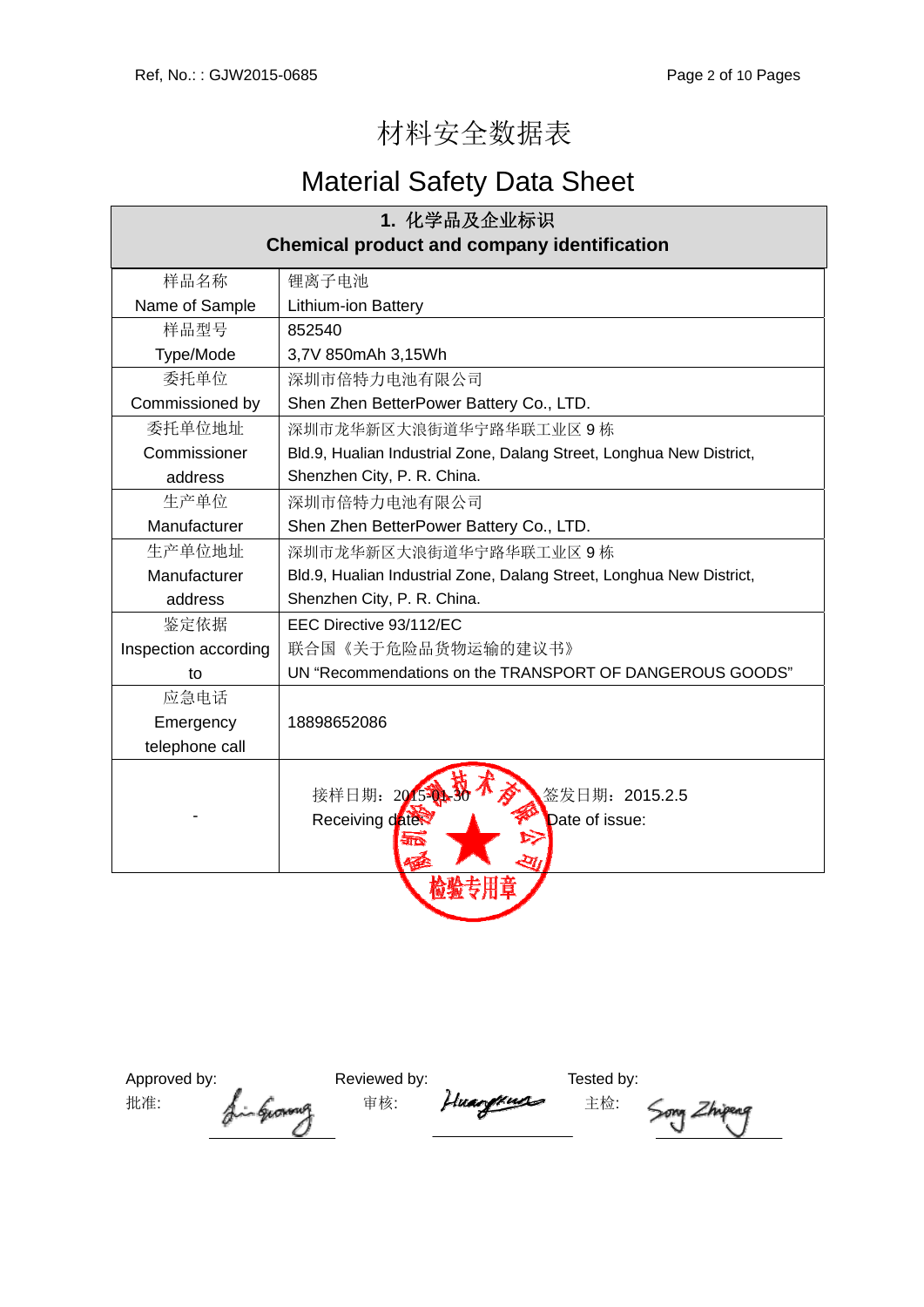|                                 | 2. 成分/组成信息<br><b>Composition information</b> |                              |                   |
|---------------------------------|----------------------------------------------|------------------------------|-------------------|
| 材料及组分<br>Material or ingredient | 化学式<br><b>Chemical Formula</b>               | CAS 号<br>CAS No.             | 重量含量<br>Wt %      |
| 氧化锂钴                            |                                              |                              | 33.2              |
| Lithium Cobalt Oxide            | CoHLiO <sub>2</sub>                          | 1307-96-6                    |                   |
| 导电剂<br>Super-p                  |                                              |                              |                   |
| 分散剂<br>$KD-1$                   | $(C_2H_4)_n$                                 | 9001-88-4                    |                   |
| 聚偏氟乙烯<br><b>PVDF</b>            | $[-CH_2-CF_2-]_n$                            | 24937-79-9                   | 1.03              |
| 石墨<br>Graphite                  | $C_{24}X_{12}$                               | 7782-42-5                    | 16.5              |
| 电解液<br>Elevtrolyte              | $\overline{\phantom{a}}$                     | $\qquad \qquad \blacksquare$ | 17.7              |
| 铜箔<br>Copper Foil               | Cu                                           | 7440-50-8                    | 9.0               |
| 铝箔<br>Aluminum Foil             | Al                                           | 7429-90-5                    | 3.78              |
| 聚丙烯                             | $(CH_3H_6)_n$                                | $9003 - 07 - 0$              | 2.36              |
| 增稠剂                             | <b>CMC</b>                                   | 9004-32-4                    | 0.33              |
| 铅<br>Lead                       | Pb                                           | 7439-92-1                    | 无<br>Not Detected |
| 镉<br>Cadmium                    | Cd                                           | 7440-43-9                    | 无<br>Not Detected |
| 汞<br>Mercury                    | Hg                                           | 7439-97-6                    | 无<br>Not Detected |

| 3. 危险性概述            |                                                                  |  |
|---------------------|------------------------------------------------------------------|--|
|                     | <b>Hazards identification</b>                                    |  |
| 爆炸危险性               | 该物品不属于爆炸危险品                                                      |  |
| Explosive risk      | This article does not belong to the explosion dangerous goods    |  |
| 易燃危险性               | 该物品不属于易燃危险品                                                      |  |
| Flammable risk      | This article does not belong to the flammable material           |  |
| 氧化危险性               | 该物品不属于氧化危险品                                                      |  |
| Oxidation risk      | This article does not belong to the oxidation of dangerous goods |  |
| 毒害危险性               | 该物品不属于毒害危险品                                                      |  |
| <b>Toxic risk</b>   | This article does not belong to the toxic dangerous goods        |  |
| 放射危险性               | 该物品不属于放射危险品                                                      |  |
| Radioactive risk    | This article does not belong to the radiation of dangerous goods |  |
| 腐蚀危险性               | 该物品不属于腐蚀危险品                                                      |  |
| Mordant risk        | This article does not belong to the corrosion of dangerous goods |  |
|                     | 该物品为锂离子电池, 瓦时率 3.15Wh, 属于锂离子电池(包括锂                               |  |
| 其他危险性<br>other risk | 聚合物电池)                                                           |  |
|                     | This article is Li-ion Battery, Watt hour rate 3.15Wh, which     |  |
|                     | belong to the Lithium ion batteries (including lithium polymer   |  |
|                     | batteries)                                                       |  |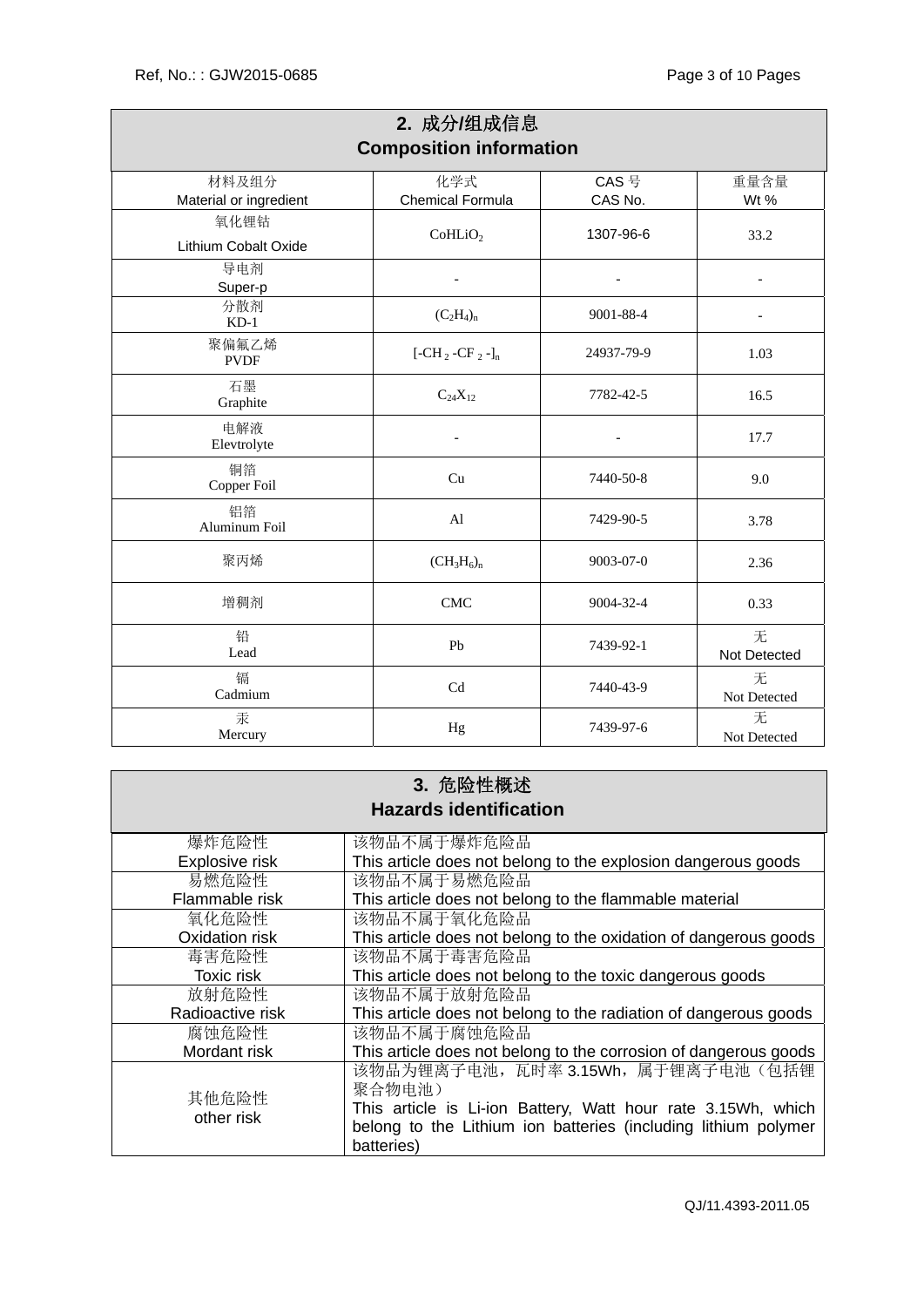## **4.** 急救措施 **First aid measures**

眼睛: 万一接触, 立即用大量的清水冲洗至少 15 分钟, 翻起上下眼睑, 直到化学的残留物消失 为止,迅速就医。

**Eye:** Flush eyes with plenty of water for at least 15 minutes, occasionally lifting the upper and lower eyelids. Get medical aid.

皮肤:万一接触,用大量水冲洗至少15分钟,同时除去污染的衣物和鞋子,迅速就医。

**Skin:** Remove contaminated clothes and rinse skin with plenty of water or shower for 15 minutes. Get medical aid.

吸入: 立即从暴露处移至空气清新处, 如果呼吸困难给予输氧, 立即就医。

**Inhalation:** Remove from exposure and move to fresh air immediately. Use oxygen if available.

食入:饮用两杯牛奶或水。如果当事人仍然清晰可以采取催吐的方法,并且立即就医。 **Ingestion:** Give at least 2 glasses of milk or water. Induce vomiting unless patient is unconscious. Call a physician

### **5.** 消防措施 **Fire-fighting measures**

燃点:不适用

**Flash Point:** N/A.

自燃温度:不适用

**Auto-Ignition Temperature:** N/A.

灭火介质: 大量水(降温), 二氧化碳

**Extinguishing Media: Water, CO<sub>2</sub>.** 

特殊灭火程序: 自给式呼吸器

#### **Special Fire-Fighting Procedures**

Self-contained breathing apparatus.

异常火灾或爆炸: 当电芯暴露于过热的环境中时, 安全阀可能会打开。

#### **Unusual Fire and Explosion Hazards**

Cell may vent when subjected to excessive heat-exposing battery contents.

燃烧产生的危险物品:一氧化碳,二氧化碳,锂氧化物烟气

#### **Hazardous Combustion Products**

Carbon monoxide, carbon dioxide, lithium oxide fumes.

## **6.** 泄露应急处理

#### **Accidental release measures**

#### 为防止电池材料泄露或释放采取的措施

如果电池内部材料泄露,试验人员应立刻撤离试验区直到烟气消散。将通风设备打开吹散危险性 气体。用抹布擦净试验区,清除溢出的液体,将泄露电池放进塑料袋中,然后放进钢制容器。避 免皮肤和眼睛接触或吸入有害气体。

#### **Steps to be taken in case Material is Released or Spilled**

If the battery material is released, remove personnel from area until fumes dissipate. Provide maximum ventilation to clear out hazardous gases. Wipe it up with a cloth, and dispose of it in a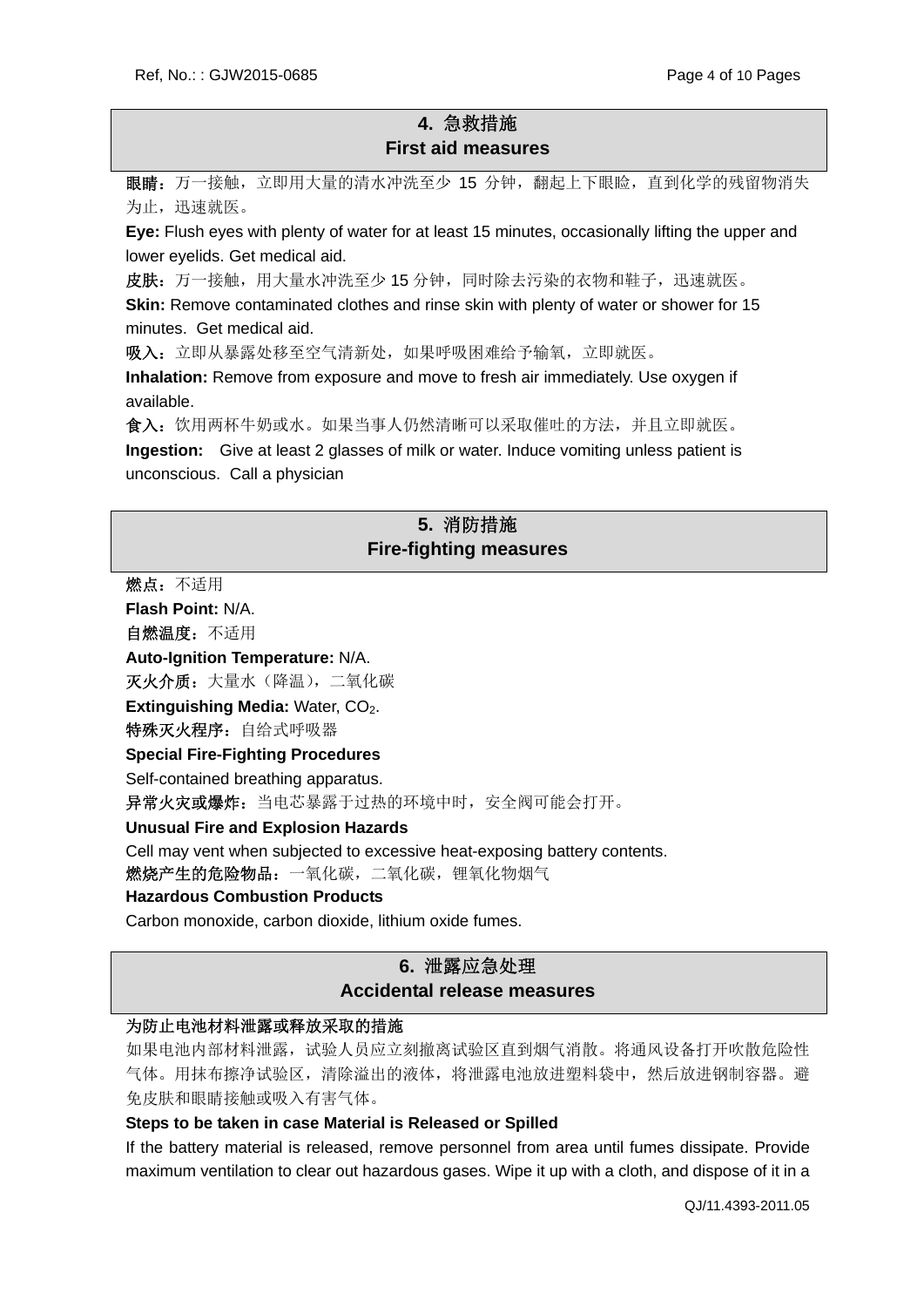plastic bag and put into a steel can. The preferred response is to leave the area and allow the battery to cool and vapors to dissipate. Provide maximum ventilation. Avoid skin and eye contact or inhalation of vapors. Remove spilled liquid with absorbent and incinerate.

#### 废弃物处置方法

建议将电池完全放电,消耗电池内部的锂金属,并且深埋于土壤中。

#### **Waste Disposal Method**

It is recommended to discharge the battery to the end, to use up the metal lithium inside the battery, and to bury the discharged battery in soil..

## **7.** 操作处置和储存 **Handling and storage**

禁止打开、毁坏或焚烧电池,因为电池有可能在这些处理过程中发生爆炸、破裂或泄露等事故。 禁止将电池短路、过充、强制放电或扔入火中。禁止挤压刺穿电池或将电池浸入溶液中。 The battery should not be opened, destroyed or incinerate, since they may leak or rupture and release to the environment the ingredients that they contain in the hermetically sealed container. Do not short circuit terminals, or over charge the battery, forced over-discharge, throw to fire. Do not crush or puncture the battery, or immerse in liquids.

#### 操作处置和储存中的防范措施

禁止物理或电滥用,禁止高温储存,最好将电池储存在阴凉、干燥、通风及温度变化较小的环境 中。禁止将电池接触加热设备或将电池直接暴露与阳光中。

#### **Precautions to be taken in handling and storing**

Avoid mechanical or electrical abuse. Storage preferably in cool, dry and ventilated area, which is subject to little temperature change. Storage at high temperatures should be avoided. Do not place the battery near heating equipment, nor expose to direct sunlight for long periods.

#### 其他要注意的防范措施

拆解、挤压、直接放入火中或高温条件下,电池可能发生爆炸和燃烧。禁止短接或将电池正负极 错误的安装在设备中。

#### **Other Precautions**

The battery may explode or cause burns, if disassembled, crushed or exposed to fire or high temperatures. Do not short or install with incorrect polarity.

## **8.** 接触控制**/**个人防护 **Exposure controls/personal protection**

#### 呼吸防护:

当电池排气阀打开时,应尽量使通风设备开至最大,避免将打开排气阀的电芯局限在某一狭窄空 间内。正常操作条件下,呼吸保护是不必要的。

#### **Respiratory Protection**

In case of battery venting, provide as much ventilation as possible. Avoid confined areas with venting cell cores. Respiratory Protection is not necessary under conditions of normal use.

#### 通风条件

正常使用条件下不必考虑。

#### **Ventilation**

Not necessary under conditions of normal use.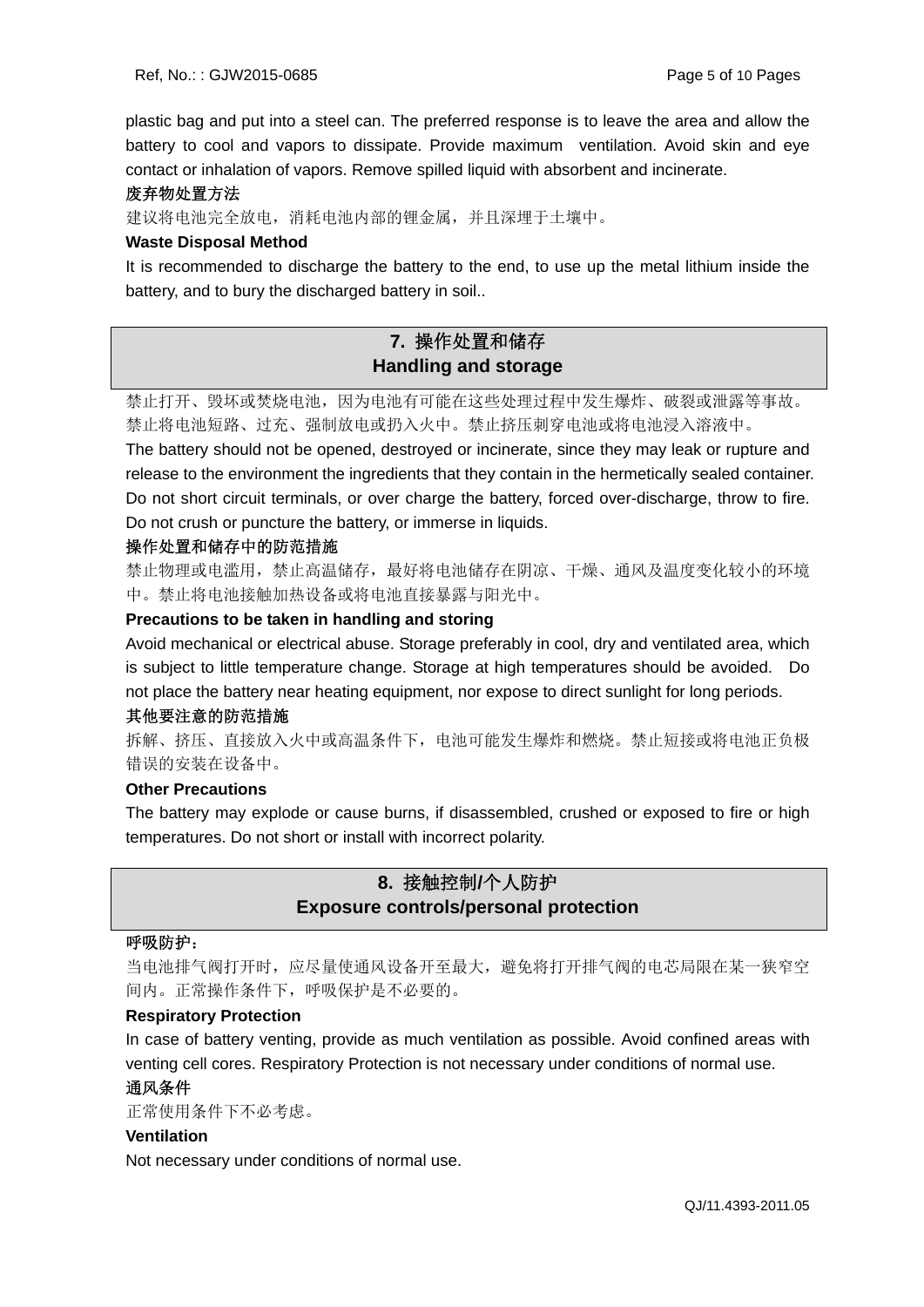### 防护手套

正常使用条件下不必考虑。

#### **Protective Gloves**

Not necessary under conditions of normal use.

#### 其他防护服装或设备

正常使用条件下不必考虑。

#### **Other Protective Clothing or Equipment**

Not necessary under conditions of normal use.

#### 电池开阀试验时应做好个人防护

呼吸防护,防护手套,防护服装和有护边的安全玻璃罩都是要准备的。

#### **Personal Protection is recommended for venting battery**

Respiratory Protection, Protective Gloves, Protective Clothing and safety glass with side shields.

## **9.** 物理和化学特性 **Physical and chemical properties**

外形:方形

**Appearance:** Quadrate shape

认证编号: RZUN2014-1881

**Ref, No.:** RZUN2014-1881

气味: 泄漏时,有醚的气味。

**Odour:** If leaking, smells of medical ether.

酸碱度:不适用

**pH:** Not applicable as supplied.

闪点:针对单个组分暴露情况,其他不适用。

**Flash Point:** Not applicable unless individual components exposed.

易燃度: 针对单个组分暴露情况, 其他不适用。

**Flammability:** Not applicable unless individual components exposed.

相对密度: 针对单个组分暴露情况, 其他不适用。

**Relative density:** Not applicable unless individual components exposed.

溶解性(水溶性):针对单个组分暴露情况,其他不适用。

**Solubility (water):** Not applicable unless individual components exposed.

溶解性(其他): 针对单个组分暴露情况, 其他不适用。

**Solubility (other):** Not applicable unless individual components exposed.

## **10.** 稳定性和反应活性 **Stability and reactivity**

稳定性:产品在第 7 节所述的条件下稳定。

**Stability:** Product is stable under conditions described in Section 7.

应避免的条件:加热 70°C 以上或焚烧、变形、毁坏、粉碎、拆卸、过充电、短路,长时间暴露 在潮湿的条件下。

**Conditions to Avoid :** Heat above 70°C or incinerate. Deform. Mutilate. Crush. Disassemble. Overcharge. Short circuit. Expose over a long period to humid conditions.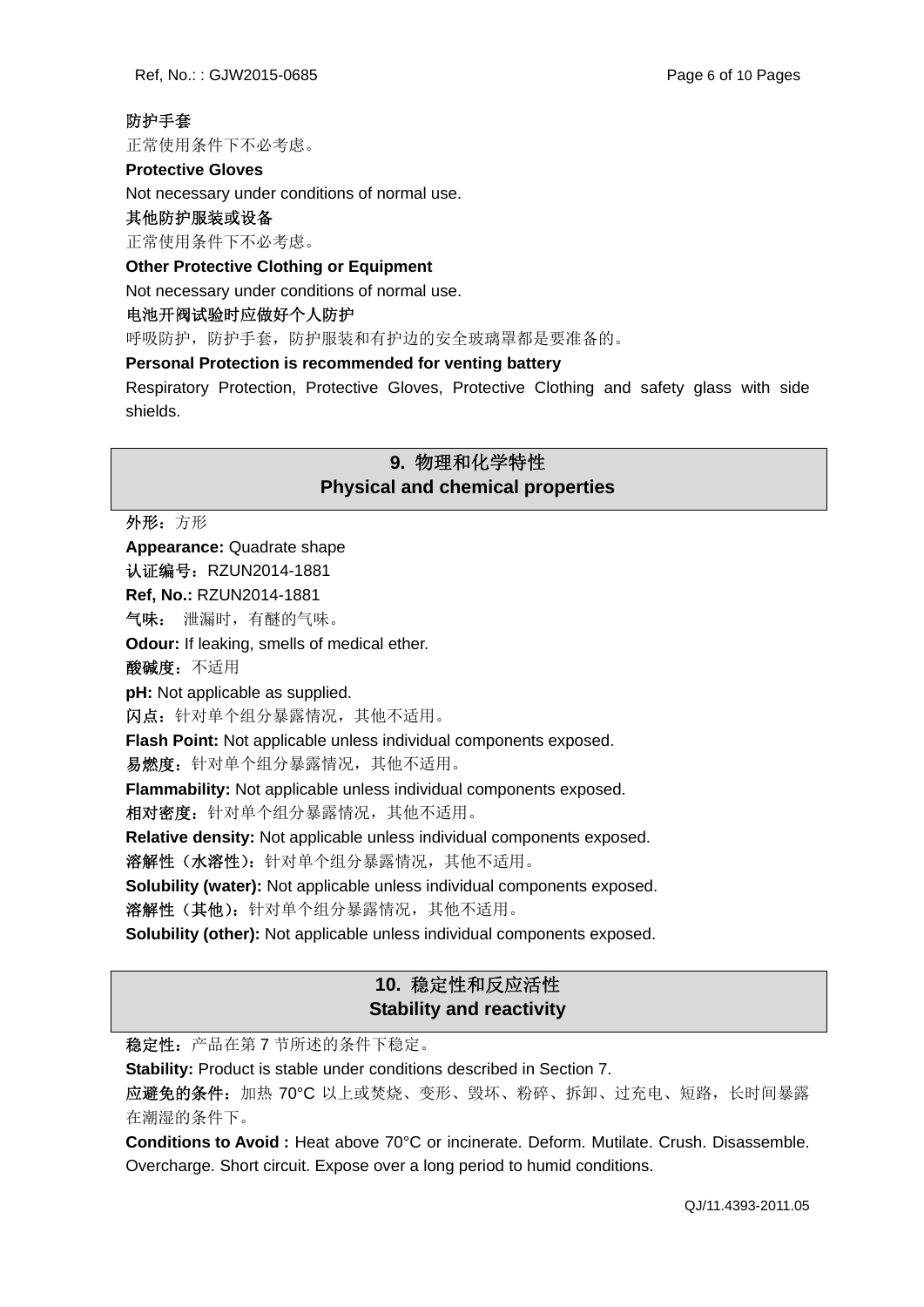应避免的材料:氧化剂,碱,水。

**Materials to avoid:** Oxidising agents, alkalis, water.

危险分解物:有毒烟雾,并可能形成过氧化物。

**Hazardous Decomposition Products :** Toxic Fumes, and may form peroxides.

聚合危害:不适用

**Hazardous Polymerization :** N/A.

如果发生泄露,避免与强氧化剂,无机酸,强碱,卤代烃接触。

If leaked, forbidden to contact with strong oxidizers, mineral acids, strong alkalies, halogenated hydrocarbons.

## **11.** 毒理学资料 **Toxicological information**

标志及症状:无,除非电池破裂。

**Signs & symptoms:** None, unless battery ruptures.

内部物质暴露的情况下,蒸汽烟雾可能对眼睛和皮肤的刺激性。

In the event of exposure to internal contents, vapour fumes may be very irritating to the eyes and skin.

吸入:对肺有刺激性。

**Inhalation:** Lung irritant.

皮肤接触:对皮肤刺激性。

**Skin contact:** Skin irritant.

眼睛接触:对眼睛有刺激性。

**Eye contact:** Eye irritant

食入:吞下中毒。

**Ingestion:** Poisoning if swallowed..

下列情况下会危险人员身体健康: 如果与电池内部材料直接接触,皮肤可能会出现干燥、灼烧等 轻微或严重的刺激,并且损坏靶器官的神经,肝脏和肾脏。

Medical conditions generally aggravated by exposure: In the event of exposure to internal contents, moderate to server irritation, burning and dryness of the skin may occur, Target organs nerves, liver and kidneys.

## **12.** 生态学资料  **Ecological information**

对哺乳动物的影响:目前未知。 **Mammalian effects:** None known at present. 生态毒性:目前未知。 **Eco-toxicity:** None known at present. 生物体内积累:慢慢地生物降解。 **Bioaccumulation potential:** Slowly Bio-degradable. 环境危害:目前没有已知的环境危害。

**Environmental fate:** None known environmental hazards at present.

## **13.** 废弃处置 **Disposal consideration**

禁止焚烧,或使电池温度超过 70℃,这种滥用可导致泄漏和/或电池爆炸。应按照相应的地方性 法规处理。

Do not incinerate, or subject cells to temperature in excess of 70°C, Such abuse can result in loss of seal leakage, and/or cell explosion. Dispose of in accordance with appropriate local regulations.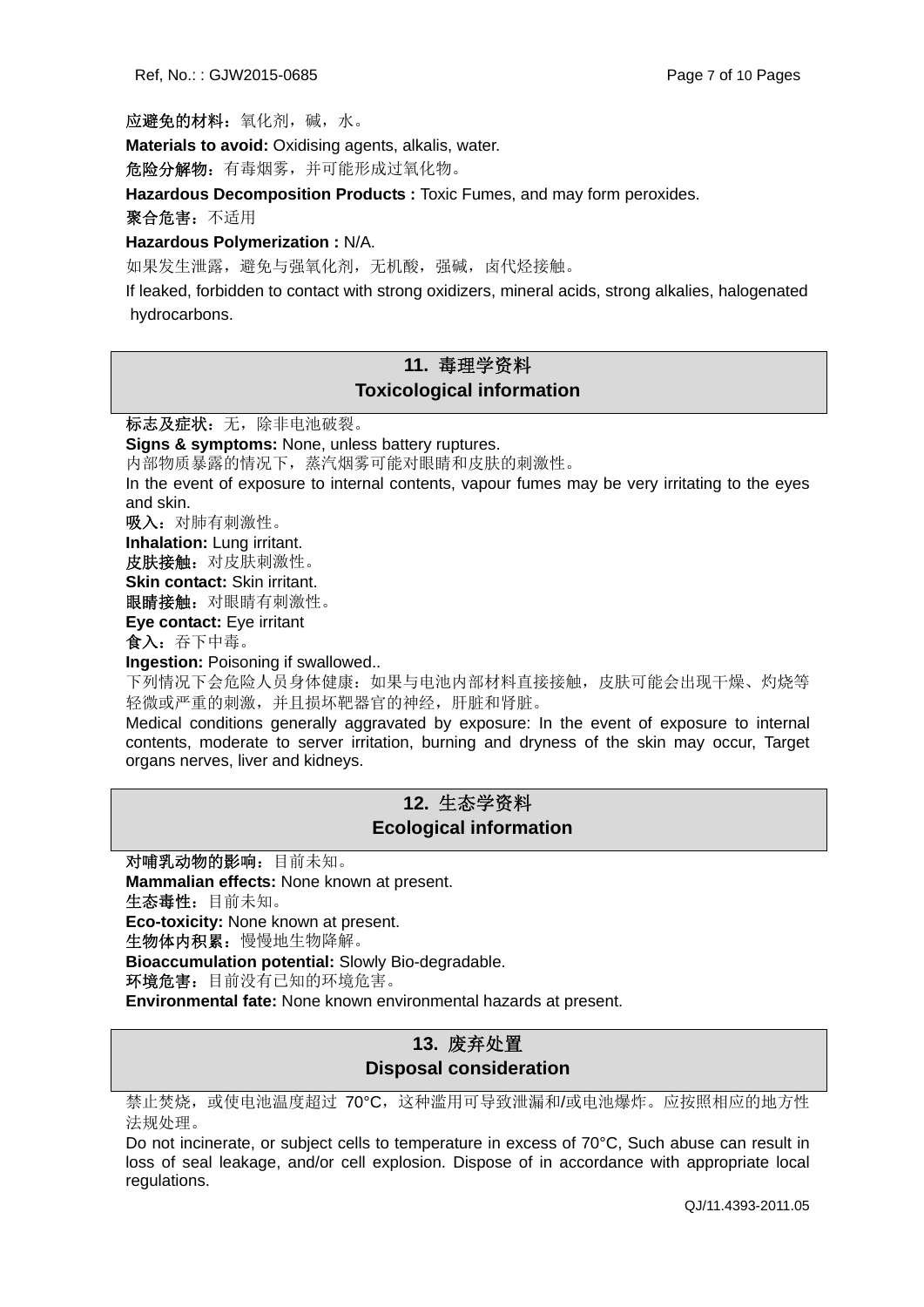## **14.** 运输信息 **Transport information**

运输标签: 锂电池标签 **Label for conveyance:** Lithium Battery Label. **UN** 编号:3481 **UN Number:** 3481 包装等级:不适用 **PackagingGroup:** N/A **EMS** 编号:F-A S-I **EmS No:** F-A S-I 海洋污染物:无 **Marine pollutant:** No 正确装运名称: 安装在设备中的锂离子电池(包括锂离子聚合物电池) **Proper Shipping name:** Lithium ion batteries contained in equipment (including lithium ion polymer batteries) 危害分类:货物应遵守IATA 第56 版DGR 手册包装说明967 第Ⅱ节规定(2015年版)和特殊规 定188海运危险货物规则(Amdt. 36-12) 2012版, 包括通过UN38.3 测试手册要求。 **Hazard Classification:** The goods shall be complied with the requirements of Section Ⅱ of Packing Instructions 967 of 56<sup>th</sup> DGR Manual of IATA(2015 Edition) or special provision 188 of IMDG CODE (Amdt. 36-12)2012 Edition, including the passing of the UN38.3 test. 运输标签: 锂电池标签 **Label for conveyance:** Lithium Battery Label. **UN** 编号:3480 **UN Number:** 3480 包装等级:不适用 **PackagingGroup:** N/A **EMS** 编号:F-A S-I **EmS No:** F-A S-I

海洋污染物: 无

**Marine pollutant:** No

正确装运名称: 锂离子电池 (包括锂离子聚合物电池)

**Proper Shipping name:** lithium ion battery(including lithium ion polymer battery) 危害分类:货物应遵守IATA 第56 版DGR 手册包装说明965 第Ⅱ节规定(2015年版)和特殊规 定188海运危险货物规则(Amdt. 36-12) 2012版, 包括通过UN38.3 测试手册要求。 **Hazard Classification:** The goods shall be complied with the requirements of Section Ⅱ of Packing Instructions 965 of 56<sup>th</sup> DGR Manual of IATA(2015 Edition) or special provision 188 of

IMDG CODE (Amdt. 36-12)2012 Edition, including the passing of the UN38.3 test.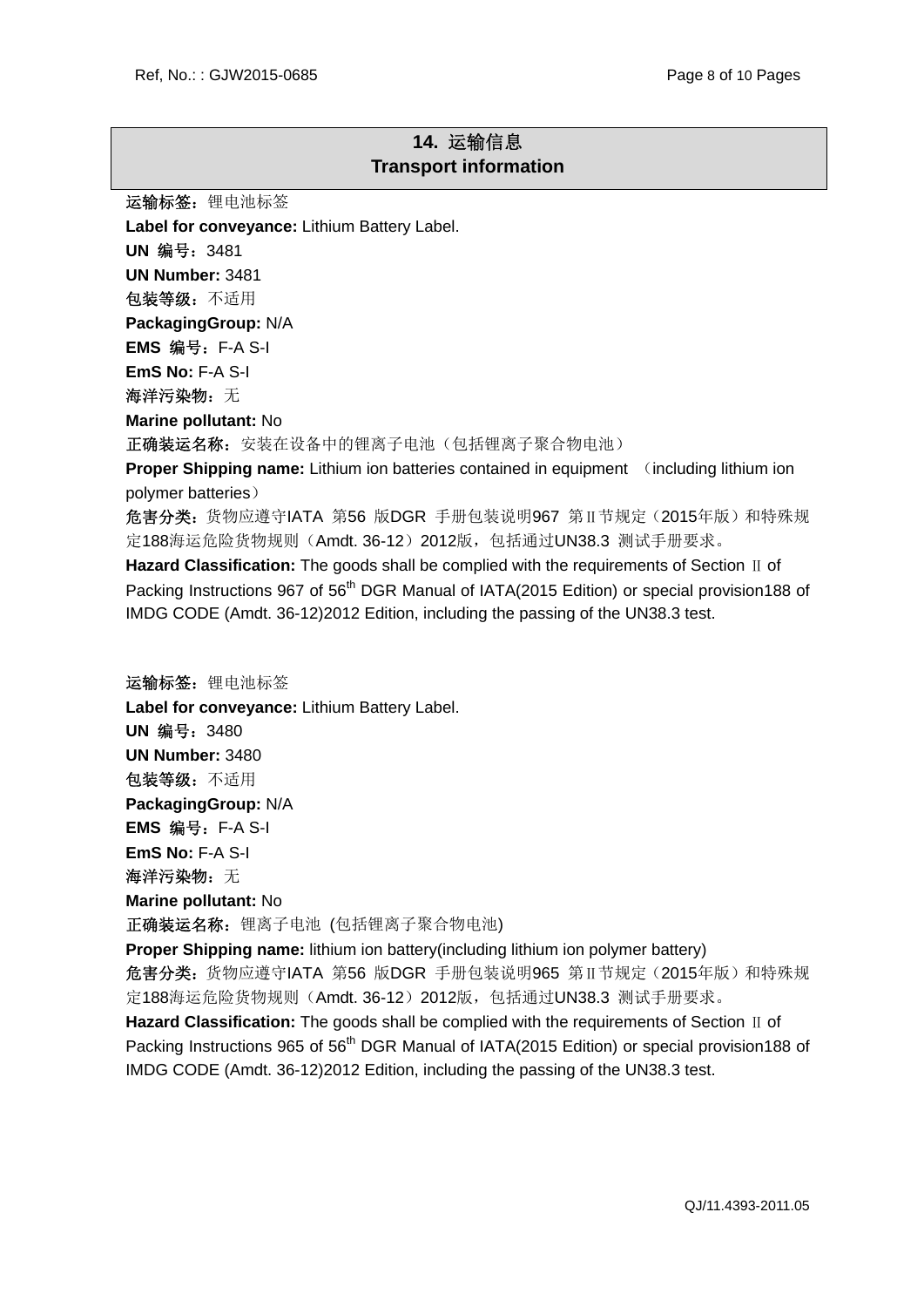## **15.** 法规信息 **Regulation information**

#### 法律信息

Law information 《危险物品规则》 《Dangerous Goods Regulations》 《对危险货物运输的有关规定的建议》 《Recommendations on the Transport of Dangerous Goods Model Regulations》 《国际海运危险货物规则》 《International Maritime Dangerous Goods》 《危险品安全运输技术指令》 《Technical Instructions for the Safe Transport of Dangerous Goods》 《危险货物分类和品名编号》 《Classification and code of dangerous goods》 《职业安全卫生法》 《Occupational Safety and Health Act》(OSHA) 《有毒物质控制法》 《Toxic Substance Control Act》(TSCA) 《消费产品安全法》 《Consumer Product Safety Act》(CPSA) 《联邦环境污染控制法》 《Federal Environmental Pollution Control Act》(FEPCA) 《石油污染法案》 《The Oil Pollution Act》(OPA) 《超级基金修正案和再授权法案Ⅲ(302/311/312/313)》 《Superfund Amendments and Reauthorization Act TitleⅢ (302/311/312/313)》(SARA) 《资源保护及恢复法案》 《Resource Conservation and Recovery Act》(RCRA) 《安全饮用水法》 《Safety Drinking Water Act》(CWA) 《加州 65 提案》 《California Proposition 65》 《美国联邦法规》 《Code of Federal Regulations》(CFR) 根据所有联邦、州和地方法律。 In accordance with all Federal, State and local laws.

## **16.** 其他信息 **Other information**

本文件仅对由委托方(深圳市倍特力电池有限公司)提供的,并由深圳市倍特力电池有限公司生 产的单电芯电池(852540)有效。该电池的成分信息由委托方提供并承诺其完整性和准确性。用 户应仔细阅读此文件,并按照正确的方法使用电池,如因电池使用不当造成的损害或损失,威凯 检测技术有限公司(CVC)不承担任何责任。

This file is only effective to the batteries (852540) provided by commissioner (Shen Zhen BetterPower Battery Co., LTD.), which manufactured by Shen Zhen BetterPower Battery Co., LTD.. The commissioner provides the composition information of batteries, and promises its integrity and accuracy. Users should read this file carefully, and use the batteries in correct method. Vkan Certification & Testing Co., Ltd. (CVC) doesn't assume responsibility for any damage or loss because of misuse of batteries.